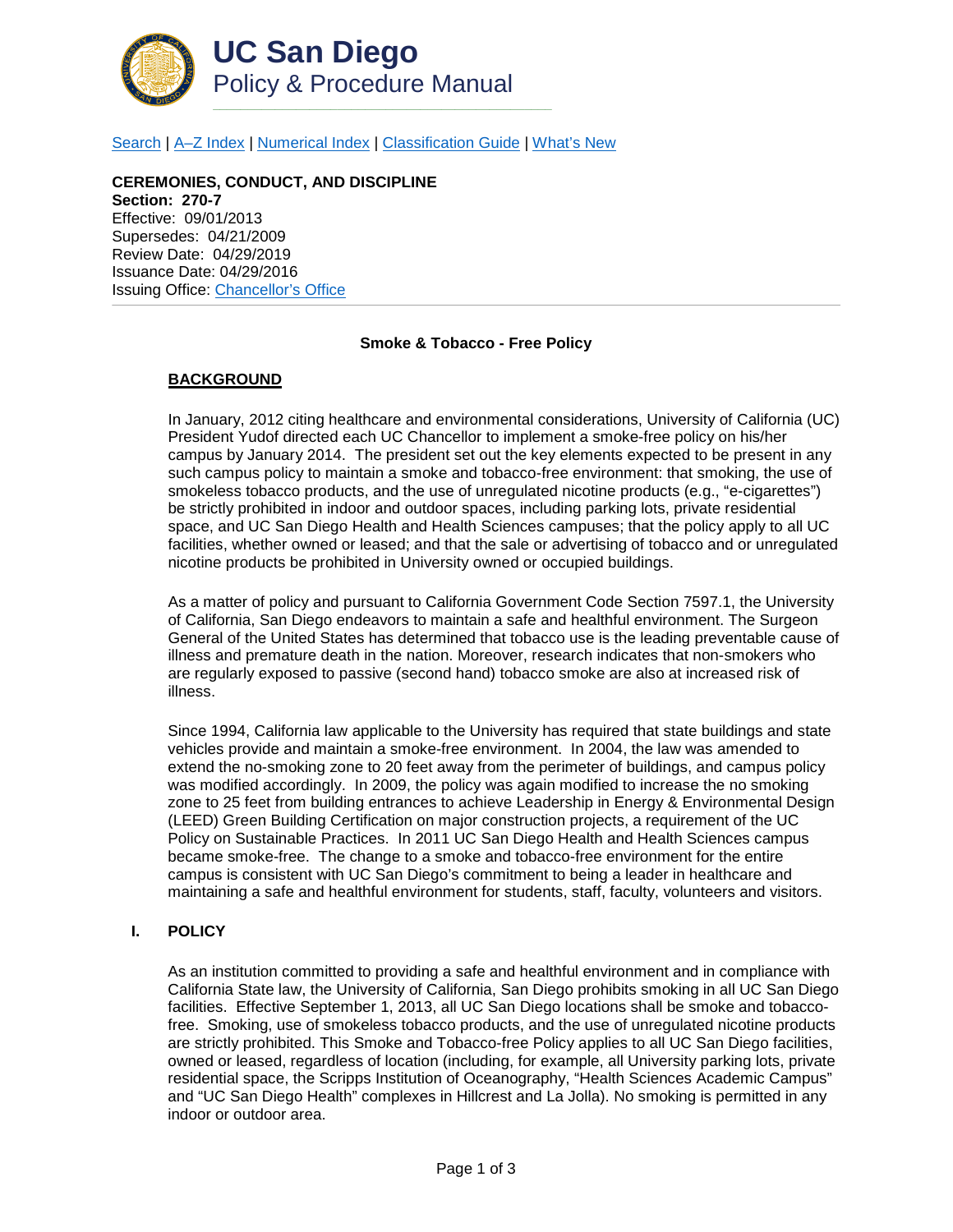With the exception of the U.S. Food and Drug Administration (FDA) approved nicotine replacement products used for tobacco use cessation (i.e., patch, gum, nasal spray, inhalers and lozenges), the sale and advertising of regulated (local, state, federal) and unregulated tobacco or nicotine products are prohibited on the UC San Diego campus and in any buildings or other spaces owned or leased by UC San Diego.

Exceptions to the Smoke and Tobacco-free policy may be granted for the purpose of

- research studies if they adhere to any applicable EH&S health and safety guidelines and (as applicable) are approved by the UC San Diego Institutional Review Board or the Institutional Animal Care and Use Committee and
- ceremonial use at the UC San Diego campus and other UC San Diego Owned or Leased Property with prior approval of the sponsoring department and the Fire Marshal's Office.

# **II. RESPONSIBILITIES**

- A. All faculty, staff, students, patients, volunteers and visitors must observe this Smoke and Tobacco-free Policy.
- B. "UC San Diego is Smoke and Tobacco-free" signs will be posted and maintained in public areas by Facilities Management (FM). Additional signs are available from FM for departments and administrative units to post within their areas as needed.
- C. FM is responsible for ensuring that signs are displayed clearly at all entrances to the campus as well as in other conspicuous locations, to notify the public that smoking and use of tobacco is prohibited.
- D. Managers, supervisors and administrative officers are encouraged to answer questions and concerns by their employees and constituents regarding this Policy. Concerns related to application of this Policy should be forwarded to the responsible department head.
- E. Compliance with this Policy is grounded in informing and educating members of the University community and visitors about the Policy and supporting those who use Tobacco Products to seek treatment for tobacco dependence. In order to maintain a tobacco-free environment, notifying others about the Policy will be an ongoing effort to enhance awareness of and foster compliance with this Policy. The campus Smoke-Free Policy Committee is responsible for providing information and answering questions regarding smoking cessation resources. See the [UC San Diego Tobacco Free web site](http://smokefree.ucsd.edu/) for more information.